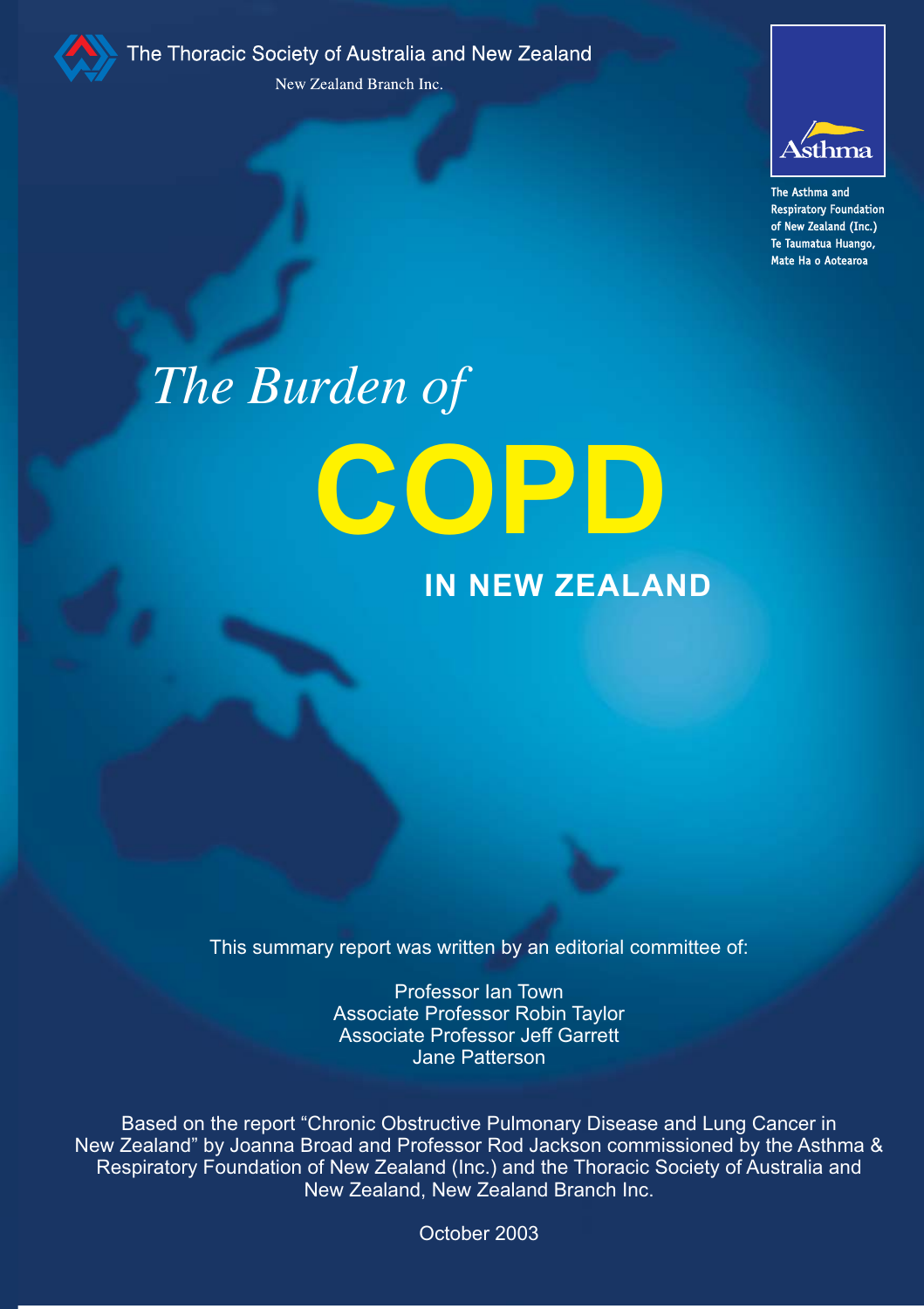© 2003 Asthma & Respiratory Foundation of New Zealand

Asthma and Respiratory Foundation of New Zealand Inc. Clayton Ford House 132 The Terrace PO Box 1459 **Wellington** Telephone (04) 499 4592 Fax (04) 499 4594 Website www.asthmanz.co.nz

No part of this publication may be reproduced by any process in any language without written consent of the copyright holder. This report was funded in part by an unrestricted educational grant from Boehringer Ingelheim (NZ) Limited and by the Thoracic Society of Australia and New Zealand (New Zealand Branch).

Thoracic Society of Australia and New Zealand Boehringer Ingelheim (NZ) Limited (New Zealand Branch)

C/- Dr Denise Aitken Rotorua Hospital Private Bag 3023 Rotorua





The Thoracic Society of Australia and New Zealand New Zealand Branch Inc.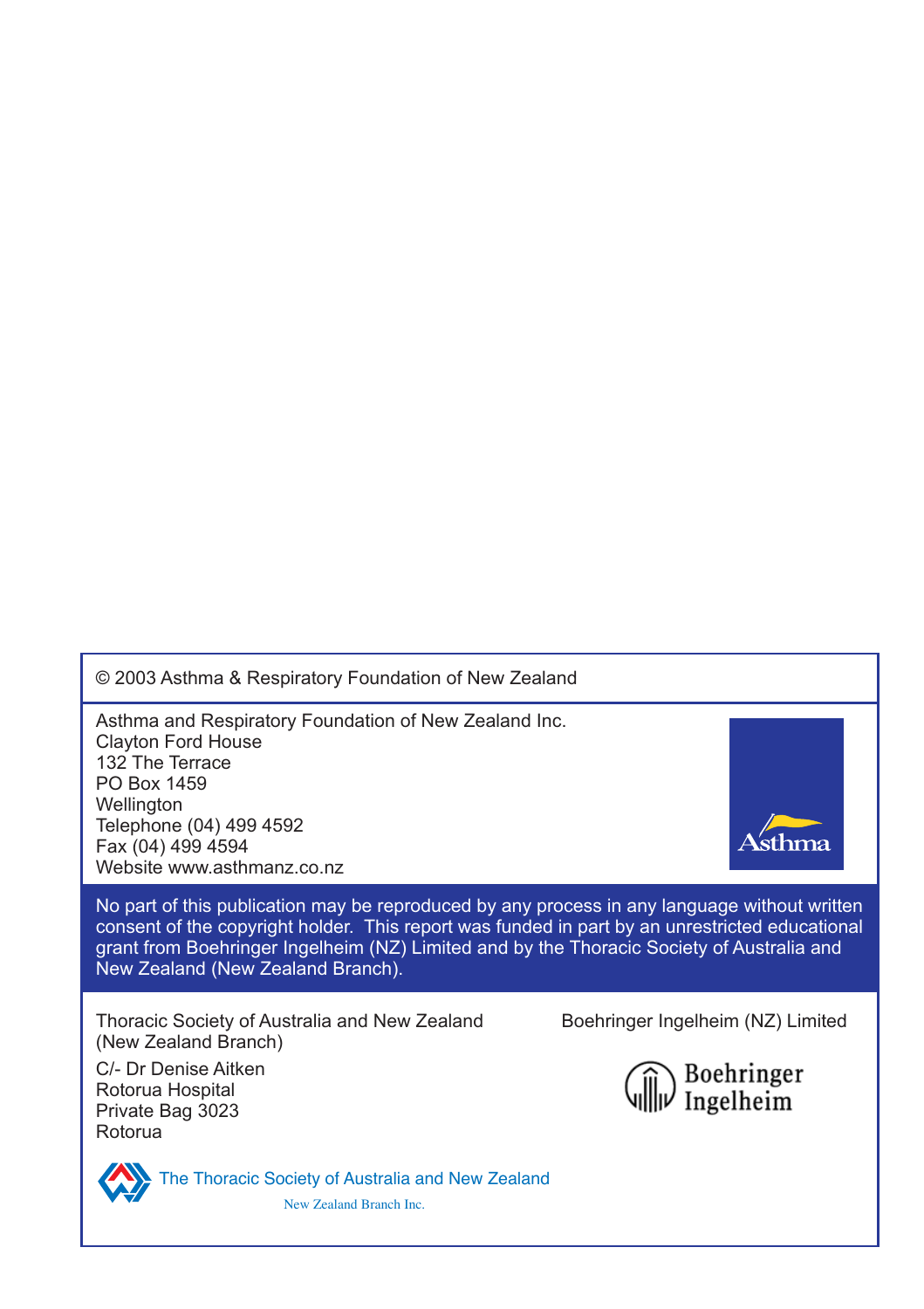#### **FOREWORD**

The Thoracic Society of Australia and New Zealand (TSANZ), together with the Asthma and Respiratory Foundation of New Zealand, commissioned this report to highlight the burden of chronic obstructive pulmonary disease (COPD) in New Zealand. The report was written by Professor Rod Jackson and Joanna Broad from the School of Population Health, University of Auckland. The report has been endorsed by the National Respiratory Council of New Zealand.

COPD is a serious condition and has a major impact on the health of people in this country. It contributes substantially to the enormous cost of tobacco smoking.

The figures quoted in this report are of great concern. Health planners in New Zealand have under-estimated the likely increase in numbers of patients diagnosed with COPD. District Health Boards will need to make adjustments to their Annual District Health Plans to ensure that proper services are provided for these patients and their families. The Ministry of Health should consider taking the lead from the World Health Organisation (WHO) and make COPD one of its health priorities and encourage innovative approaches to management. This should include full access to new therapeutic agents such as tiotropium, portable oxygen, and equitable access to pulmonary rehabilitation programmes.

In partnership with all stakeholders in the National Respiratory Council of New Zealand, there needs to be greater emphasis and investment in ensuring that young people do not take up tobacco smoking. Further, spirometry services should be adequately resourced in the primary health care setting to help diagnose COPD sufferers at an early stage when smoking cessation is likely to be of greatest help. Support services for those that wish to stop smoking and need to be fully implemented in all parts of New Zealand, by both mainstream and Maori and Pacific providers.

New Zealand must rise to the challenge of COPD and reflect the priority status recommended by the WHO.

 $\sqrt{a}$   $\sqrt{100}$ 

Medical Director **President** Asthma and Respiratory Foundation The Thoracic Society of Australia of New Zealand **and New Zealand (New Zealand**)

Professor G. Ian Town Associate Professor Jeff Garrett Branch)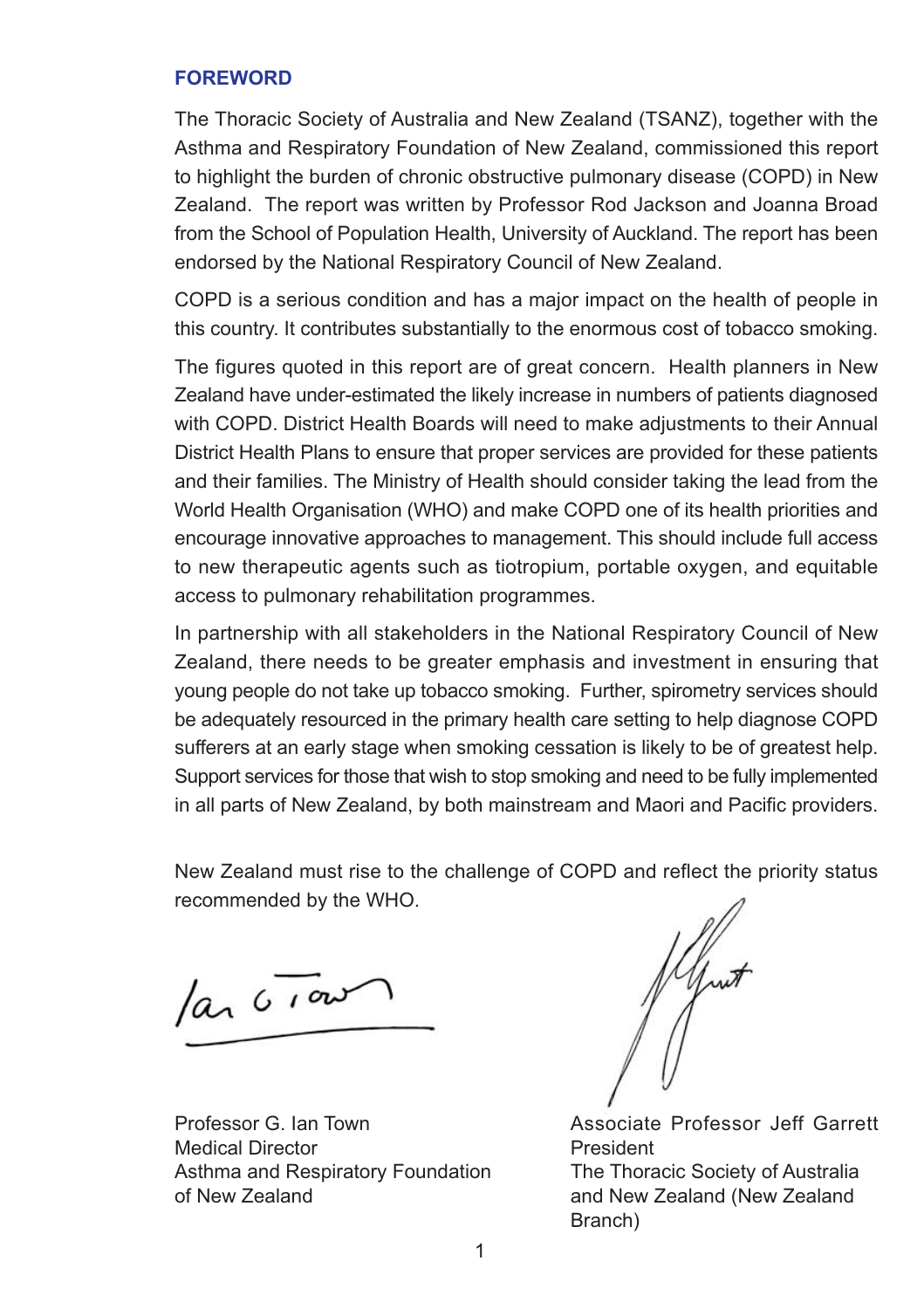# **COPD IN NEW ZEALAND – ISSUES AT A GLANCE**

- COPD (chronic obstructive pulmonary disease) is a serious respiratory condition that develops as a result of tobacco smoking. It includes conditions such as emphysema and chronic bronchitis.\*
- COPD has a substantial impact on the health of New Zealanders. Although often undiagnosed, it affects an estimated 15% of the adult population over the age of 45 years (at least 200,000 New Zealanders)
- More than 85% of the burden of COPD arises from tobacco smoking, with contributions from cannabis use and dust exposure in the workplace.
- COPD is ranked 2nd in men and 5th in women with regards to its health impact;
	- Is the 4th leading cause of death after cancer, heart disease and stroke.
	- Is estimated to cost up to \$192m in direct health care costs each year.
- COPD is an irreversible disease but is almost entirely preventable by avoiding exposure to tobacco smoke. Over 15% of all smokers are likely to become affected.
- All health care providers need to identify smokers in their practice and encourage them to quit.
- Smoking cessation services must be available to all smokers in New Zealand.

\* Emphysema is a condition in which lung tissue is destroyed leading to enlarging spaces in the lungs. Gas exchange is affected.

Bronchitis is a condition in which there is extra mucus produced in the airways causing cough and phlegm.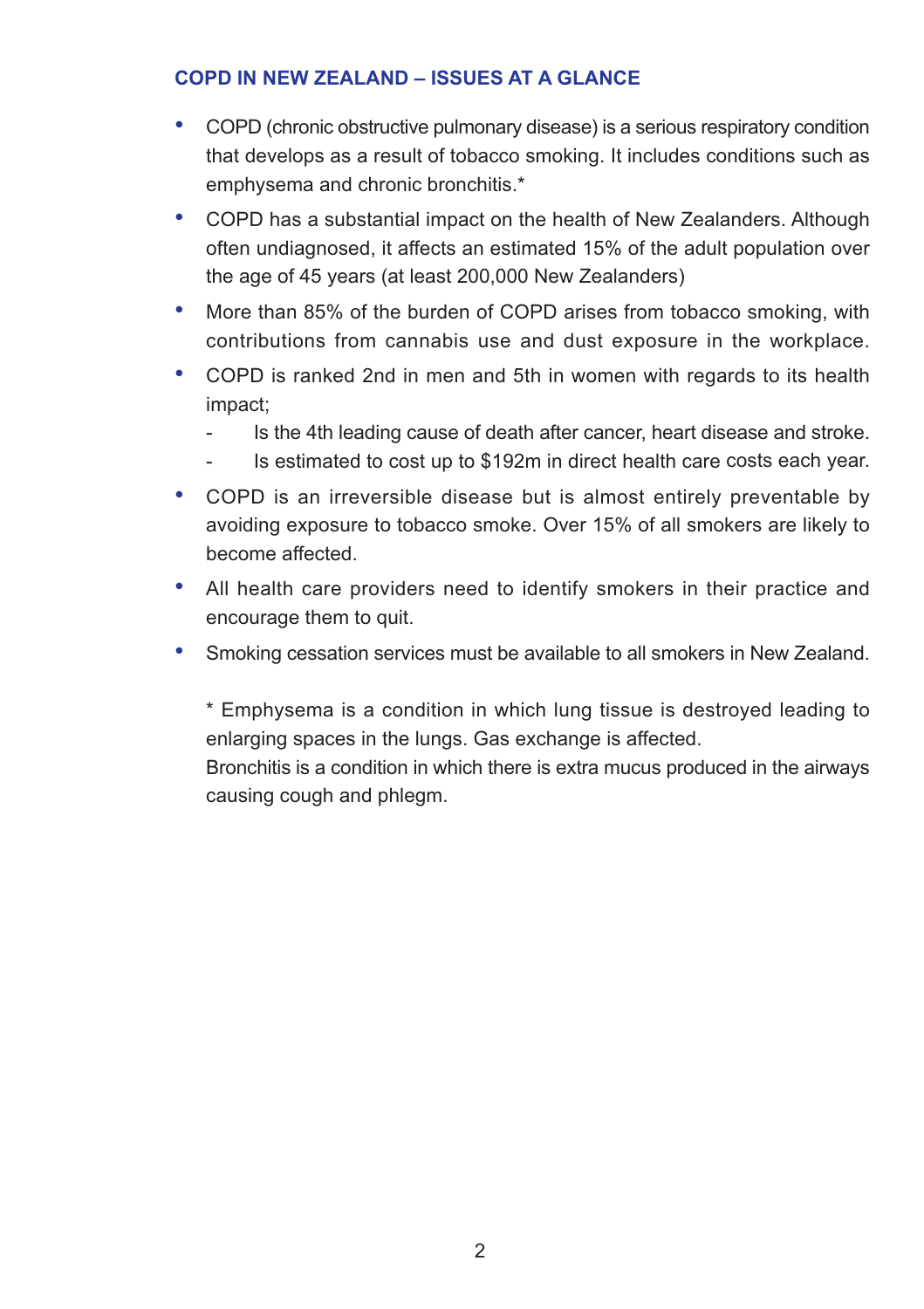# **DEFINITIONS**

Chronic obstructive pulmonary disease (COPD) is a chronic respiratory condition presenting as slowly progressive breathlessness, often associated with cough and sputum production. It includes both chronic bronchitis and emphysema in variable proportions in any one patient.

Many patients present to their doctor late in the disease and it is not uncommon to have serious impairment of lung function at the time of diagnosis. By this stage it is irreversible. Early detection is therefore a significant challenge for primary care practitioners.

Diagnosis is confirmed by spirometry demonstrating air flow obstruction.

As the disease progresses, symptoms become more prominent, lifestyle and quality of life are affected adversely and, ultimately, subjects become short of oxygen leading to significant heart problems. In severe cases, oxygen therapy may be provided as part of management.

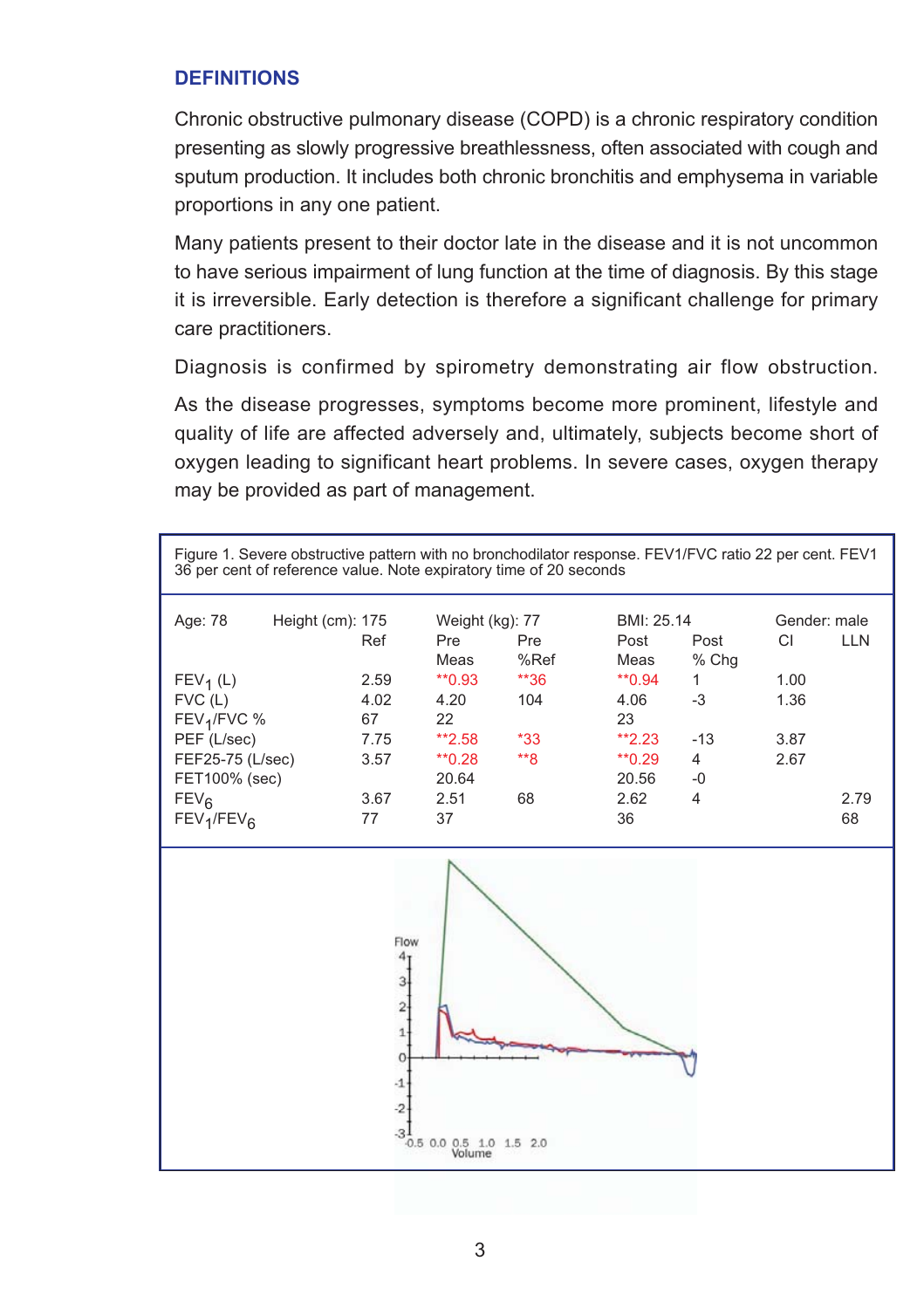#### **PREVALENCE**

Although the prevalence of asthma is quite well understood in New Zealand there are no reliable data for COPD from population surveys.

World Health Organisation (WHO) global estimates from our region suggest that around 15% of adults over the age of 45 years suffer from COPD. This means that there are likely to be at least 200,000 cases of COPD amongst adults in New Zealand of whom only 1 in 4 - 5 have had the diagnosis confirmed by a doctor.

The prevalence of COPD in any given population is related to the prevalence of smoking and the age of the population.

Based on hospital admission data, the prevalence for Maori is more than twice that for non-Maori.

In addition to tobacco smoking, the prevalence of COPD is affected by cannabis smoking and certain occupations, including bakers, food processors, spray painters, chemical processors and agricultural workers (jobs which involve exposure to dust and chemicals), but these causes account for only a small percentage of all cases.

## **INCREASING PREVALENCE OF COPD**

Throughout western countries COPD is becoming increasingly prevalent as the impact of higher levels of tobacco smoking since the 1930's result in increasing numbers of cases of COPD.

In 1990 the WHO ranked COPD as number twelve in the list of diseases impacting on health world wide and has predicted that COPD will rank number five by 2020. In New Zealand it is already in the top five.

#### **MORBIDITY**

COPD results in a major deterioration in quality of life, particularly as the disease progresses to the severe stage. The most significant symptom is progressive shortness of breath limiting exercise capacity. Quality of life is also affected by poor mobility and social isolation.

COPD is often associated with other conditions (co-morbidities) such as heart disease and is associated with an increased risk of myocardial infarction, stroke, lung cancer and pneumonia. In many cases there is a significant additional impact of anxiety or depression.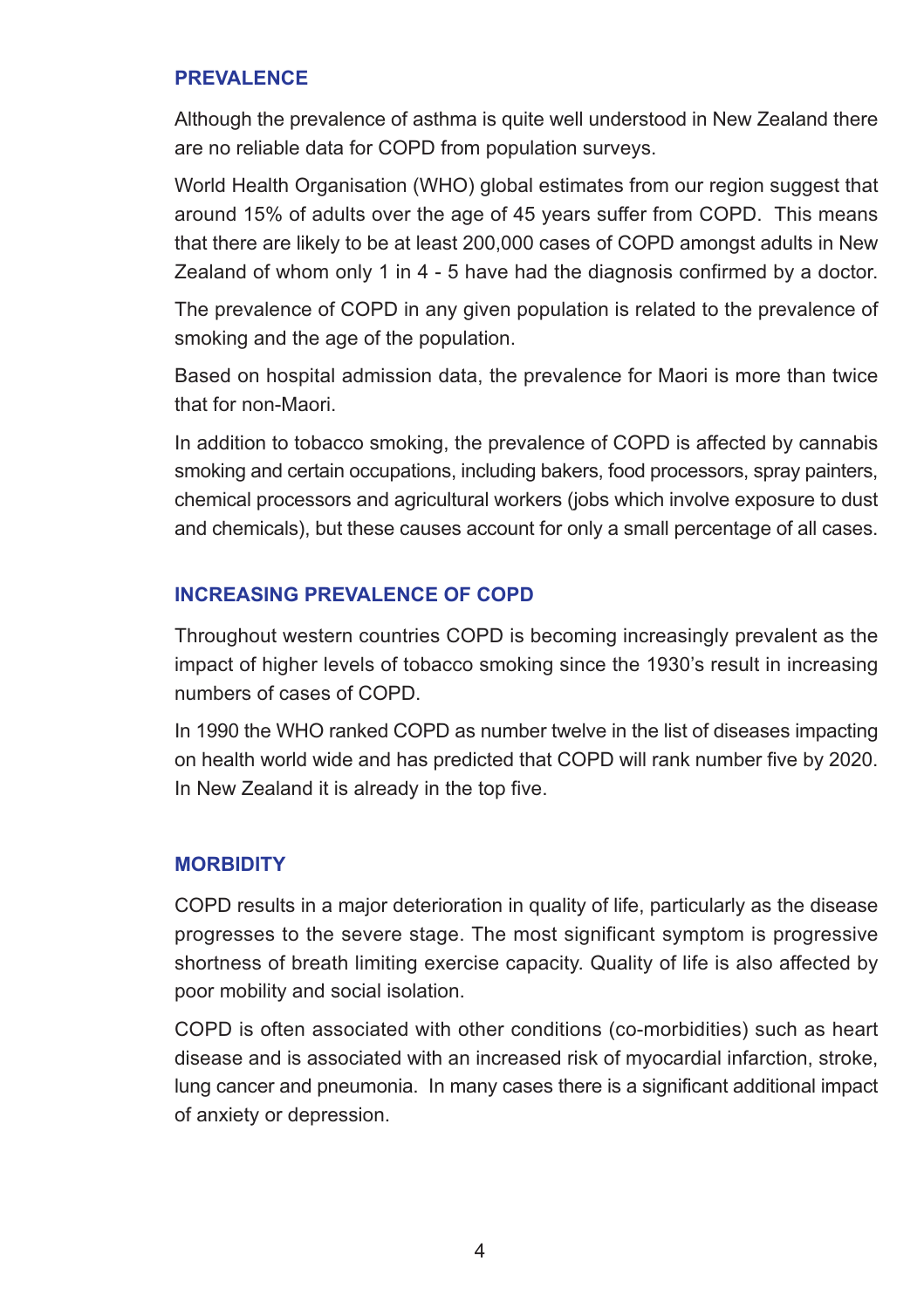#### **HOSPITAL ADMISSION RATES**

Although most patients with COPD are cared for in the community, as the disease progresses exacerbations or complications often require hospital admission.

Hospital discharge data from New Zealand shows that in 1998/99 around 1.05% of all discharges from public hospitals were for COPD. In the year 1999, this was over 9000 discharges with an average length stay of around nine days. Hospitalisations are projected to rise to 12,000 by 2007 and 14,700 by 2012 assuming smoking levels continue as at present.

COPD is often listed as a co-morbidity in patients admitted to hospitals for other conditions and frequently increases the length of stay in patients admitted to hospital with other conditions. Hospitalisations in Maori occur at earlier ages and the rate of admission increases more steeply with age than for non-Maori. In women, hospitalisation rates for Maori are more than twice those for non-Maori in all age groups.



## **YEARS LOST TO DISABILITY**

1996 data indicated that for men COPD is the second most common cause of years lost to disability (YLD) and for women the seventh most common cause. Preliminary estimates for the year 2003 show that the burden of COPD has grown markedly among women. It may now be the overall leading cause of death and disability in New Zealand.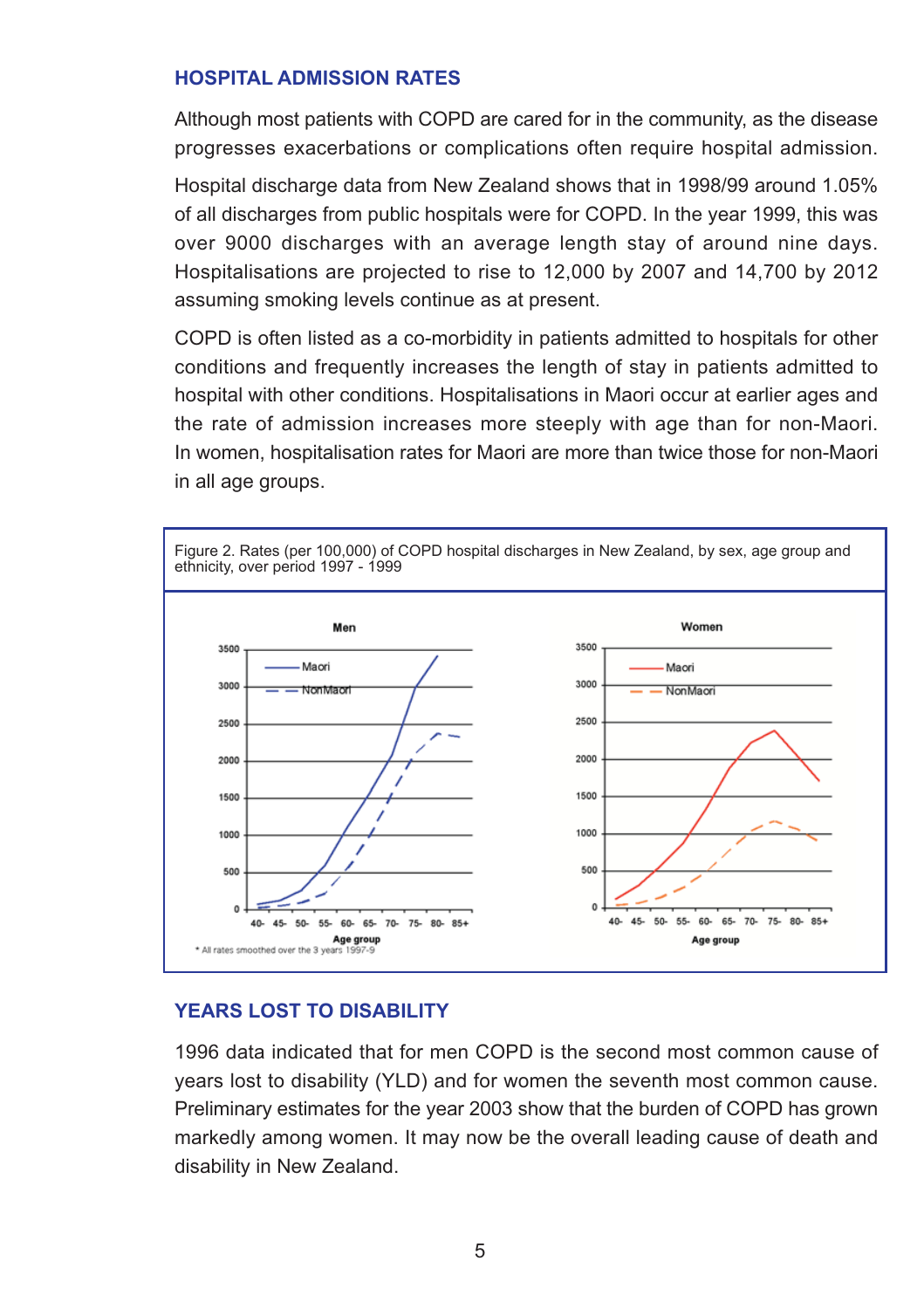#### **MORTALITY**

In 1999, COPD accounted for 5.1% of all deaths in New Zealand.

Published mortality data in New Zealand are likely to understate the true health burden of COPD as the cause of death in patients with severe COPD is often reported as other conditions. As a consequence the true mortality may be up to two-and-a-half times the published rates.

COPD deaths occur largely in older people and rates for men have been around twice those for women but the differences between sexes is closing and reflects the proportion of men and women who are currently smoking.



## **ECONOMIC BURDEN**

The main costs to the health system in New Zealand that are attributable to COPD include medications, hospital care and primary care visits. Additional costs accrue from laboratory services, Emergency Department visits, smoking cessation programmes, other laboratory testing, and the provision of rehabilitation services.

Depending on the number of prevalent cases, the direct costs have been estimated at between \$102m to \$192m per annum. Hospital costs are estimated at \$80m. per annum.

The average cost per patient per year is estimated at \$2,566 without considering loss of income, the costs to family or loss of quality of life.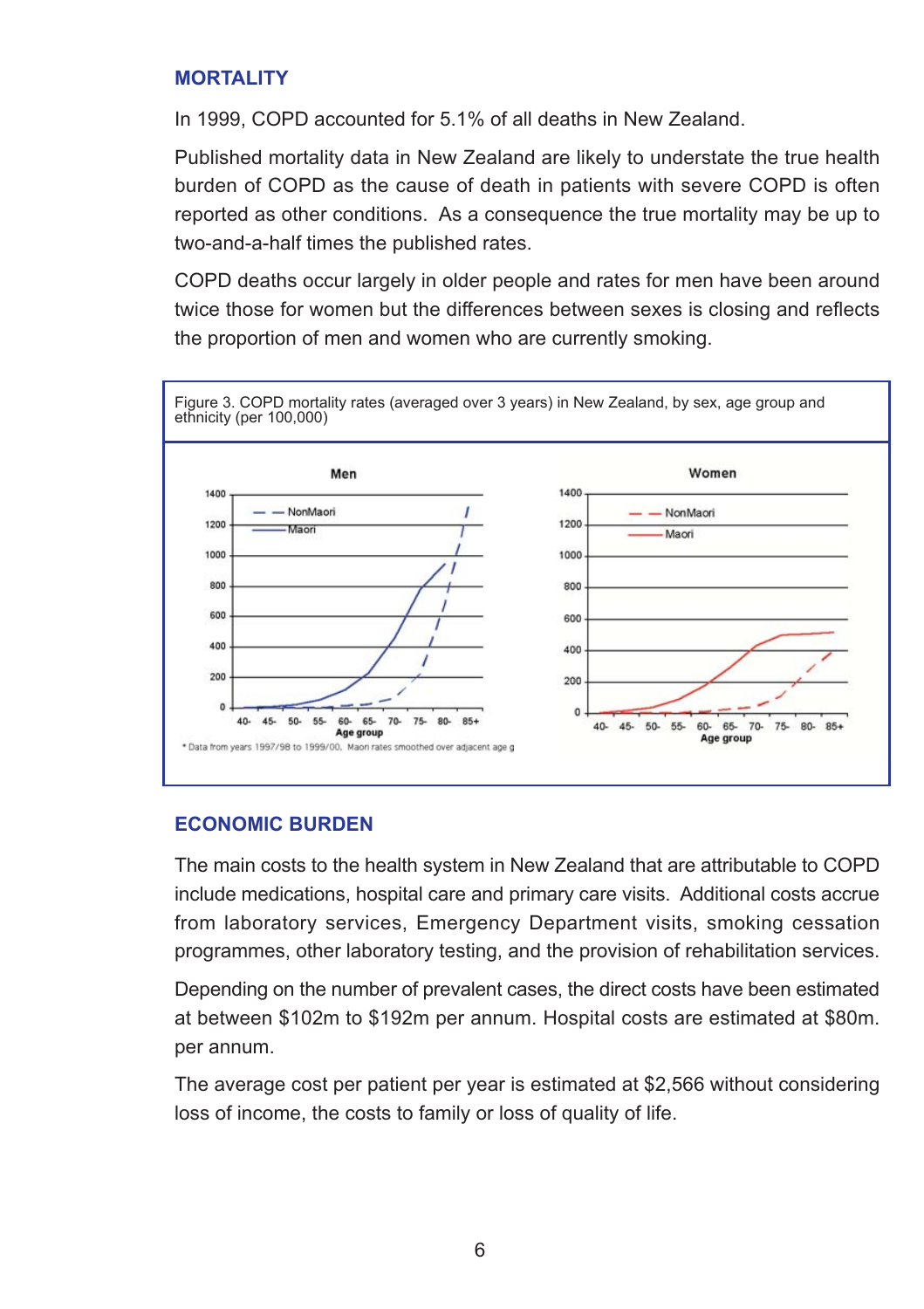#### **RECOMMENDATIONS FOR DISTRICT HEALTH BOARDS IN NZ**

All District Health Boards (DHBs) in New Zealand need to take stock of their plans for the management of COPD and tobacco related lung diseases.

As a preventable cause of ill health it is important that DHBs recognise that investment in smoking prevention and smoking cessation is an extremely costeffective measure.

Regardless of future strategies for smoking cessation, those who have been smokers over the last 40 years will require personal health care and are likely to represent an increasing burden for health care providers.

The following strategies are recommended for all District Health Boards:

#### **1. Identifying smokers at risk.**

All patients enrolled in primary health organisations (PHOs) and other provider networks who smoke should be identified on their medical records. All smokers over the age of 35 years should undergo spirometry on an annual basis to identify those who are already developing airflow obstruction.

#### **2. All smokers should be counselled to quit.**

Even brief counselling of current smokers has been shown to be sufficient stimulus for many to quit smoking. Those who are unable to quit following brief intervention should undergo motivational interviewing and be referred to the Quit Line for further support. This should include the provision of nicotine replacement therapy and other supportive strategies.

## **3. Programmes targeted at Maori and Pacific People**

Maori and Pacific people need their own providers to identify smokers and to provide culturally appropriate services and support for them to become smoke-free.

#### **4. The diagnosis by spirometry**

All health providers need to recognise that the diagnosis of COPD can only be achieved through good quality spirometry services. All DHBs should ensure that spirometry services are available in their region at base hospitals, at medical centres, and through individual practitioners. DHBs should be aware that those providing spirometry services require training and that providers need to participate in quality assurance activities.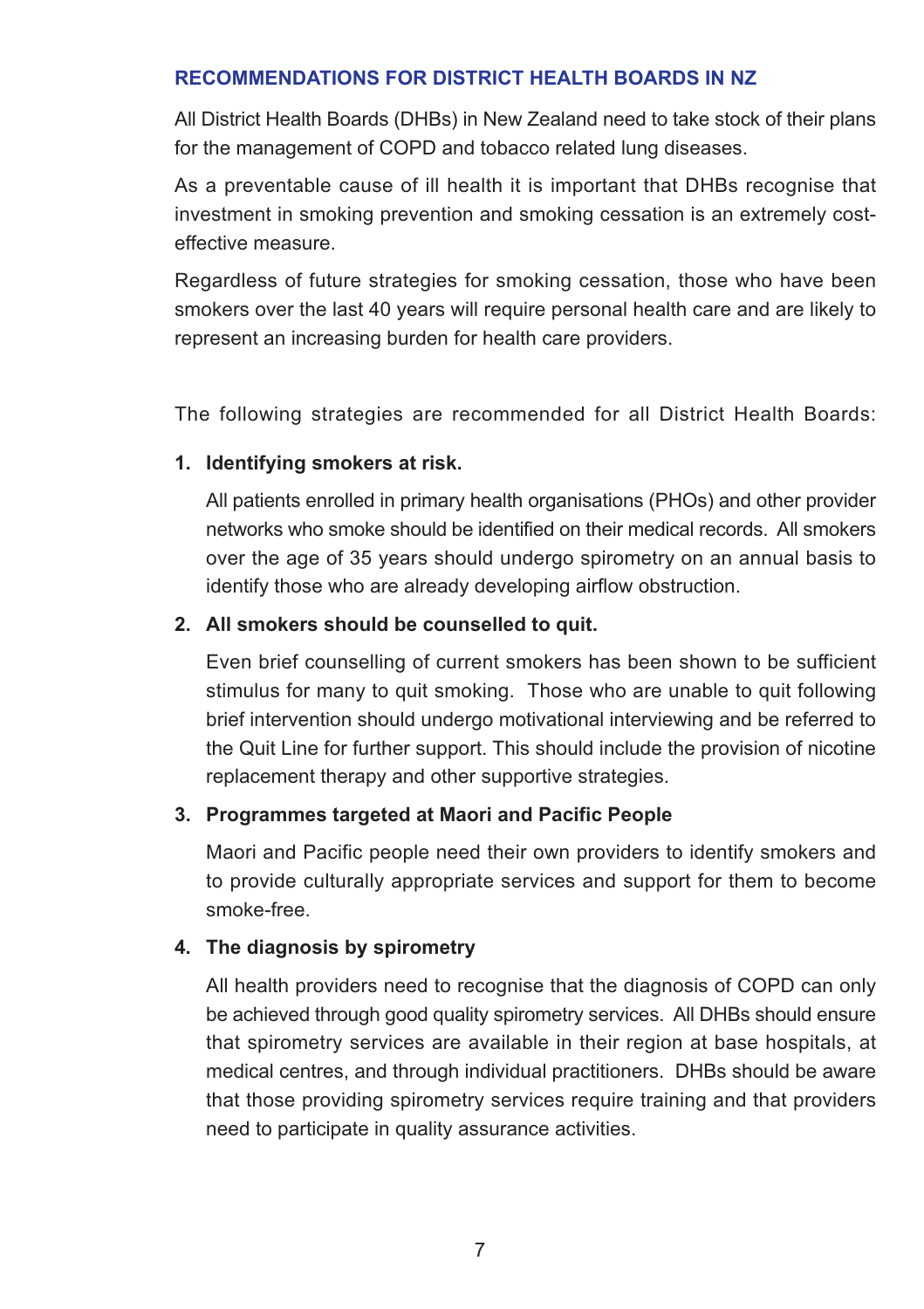# **5. Public awareness**

There should be a public awareness campaign in 2004 to ensure that the message about the burden of COPD is transmitted in a constructive way to the New Zealand public. Families of those who smoke should be encouraged to bring their friends and relatives to diagnostic services to ensure that the adverse health effects of tobacco smoking are promptly identified.

# **6. Primary health organisation service specifications**

All primary health care teams should have service specifications which include the identification of smokers, the provision of smoking cessation services including nicotine replacement therapy and good management approaches including education, rehabilitation services and appropriate follow-up. Innovative community care options should be considered instead of admission to hospital (e.g. rest home access).

# **7. Hospital services**

Hospital services should include specialist nurses and smoking cessation strategies that maximise opportunities to intervene when patients are admitted to hospital with smoking related disorders. All secondary care providers should provide smoking cessation services. All those who wish to give up smoking should be referred back to their primary care team for follow-up.

For patients with frequent admissions to hospital, follow-up by a multidisciplinary team can contribute to improved self management and greater confidence in the future. Integration of primary and secondary health care teams is a vital success factor.

## **8. Provision of rehabilitation**

Pulmonary rehabilitation (six week exercise and education programme) is one of the few interventions which has been shown to lead to sustained improvements in quality of life. There should be a strong emphasis away from relying on medications alone to manage patients with COPD.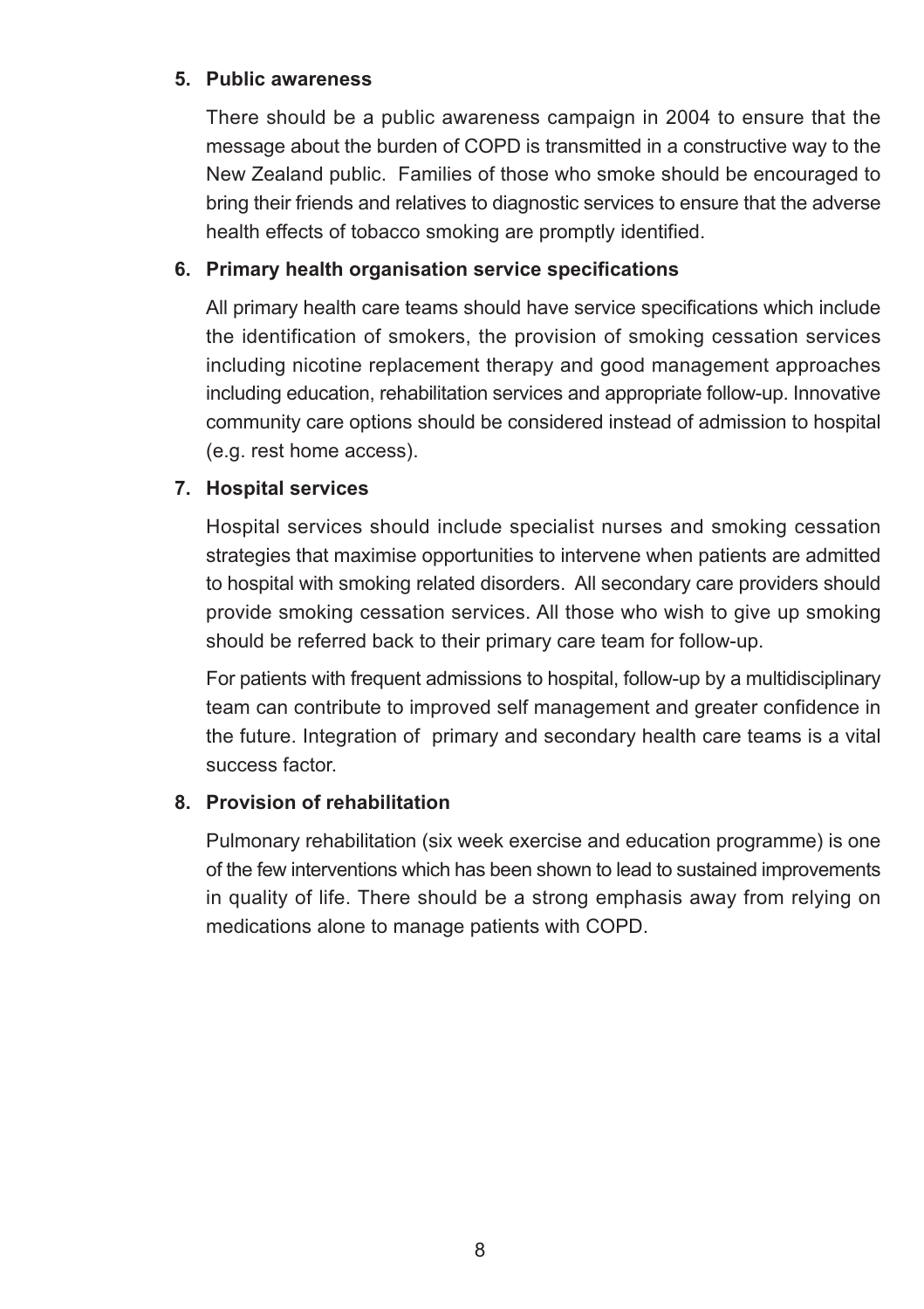# **9. Access to Medications**

There should be improved access to proven therapies (long acting anticholinergics and long acting beta agonists) and emphasis on the rational use of inhaled corticosteroids which are not indicated for all patients with COPD.

# **10. Terminal respiratory failure**

Fresh initiatives to treat end-stage respiratory failure should be developed. The aim should be to reduce acute hospital admission rates for COPD and improve home-based palliative care.